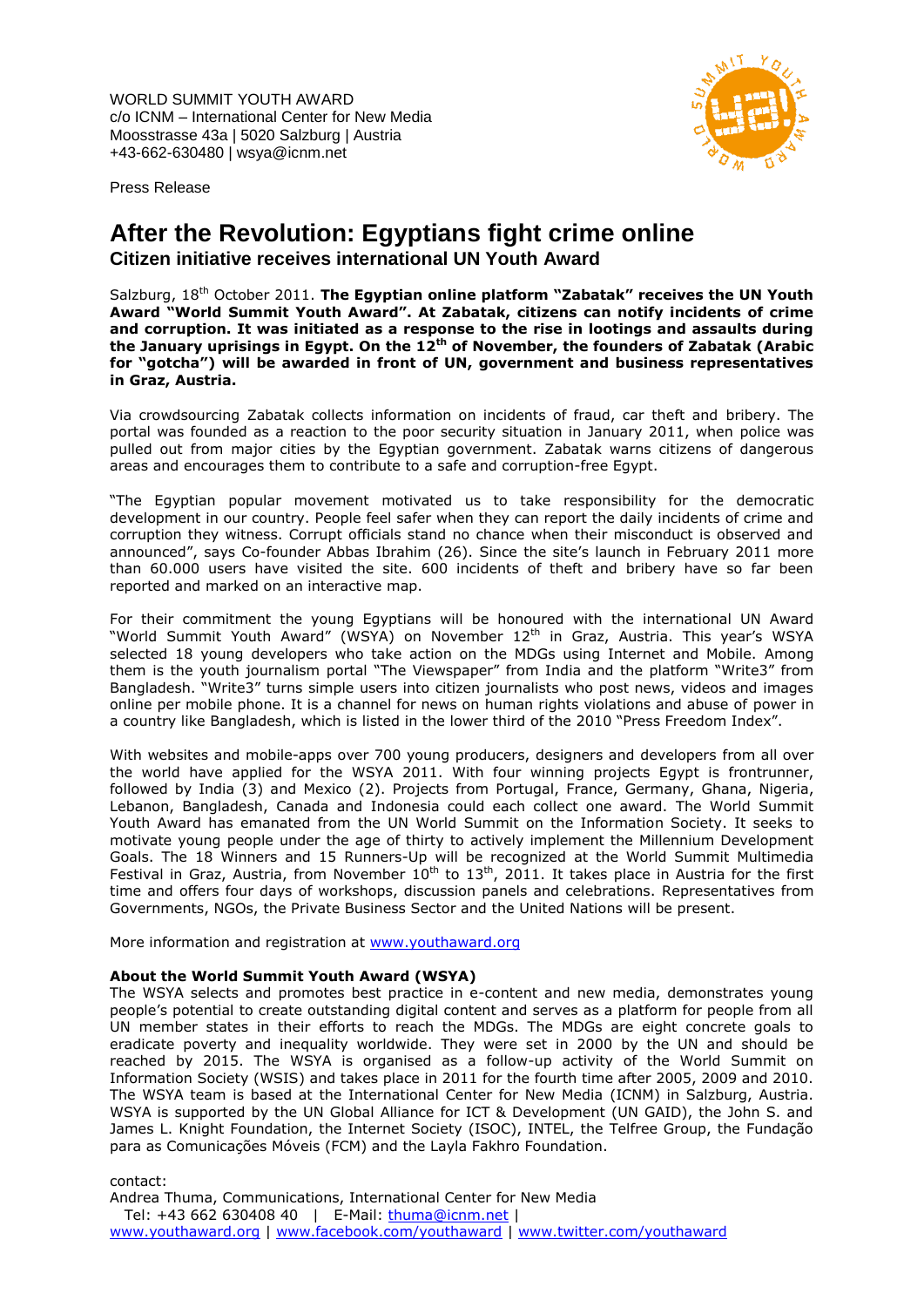

## **All WSYA 2011 categories and winners:**

#### **Category 1: Fight Poverty, Hunger and Disease!**

|                                                                   | <b>Project Title / URL</b>      | Country  | <b>Producer</b>        |
|-------------------------------------------------------------------|---------------------------------|----------|------------------------|
| Winner                                                            | <b>MDG's Campus Challenge</b>   | Portugal | Sara Dias              |
|                                                                   | www.odmcampuschallenge.org.pt/  |          |                        |
| Winner                                                            | Kherna                          | Egypt    | Amira Salah            |
|                                                                   | www.kherna.com                  |          |                        |
| Winner                                                            | <b>Maternal Mortality</b>       | Ghana    | Ojo Alexander Titiloye |
|                                                                   | www.maternalmortalityportal.org |          |                        |
| Runners-Up: Pellital Microfinance Institution, Canada, Diop Adama |                                 |          |                        |
| Hopeland, South Africa, Wardi Souhaïl                             |                                 |          |                        |

## **Category 2: Education for All!**

|                                                                       | <b>Project Title / URL</b>   | <b>Country</b> | <b>Producer</b>         |
|-----------------------------------------------------------------------|------------------------------|----------------|-------------------------|
| Winner                                                                | iko, the pupil's best friend | France         | <b>Arnaud Tanielian</b> |
|                                                                       | http://en.projet-iko.com/    |                |                         |
| Winner                                                                | <b>Education Generation</b>  | Canada         | Eileen Knowles          |
|                                                                       | www.educationgeneration.org  |                |                         |
| Winner                                                                | Make A Difference            | India          | Krishnan Jithin         |
|                                                                       | http://makeadiff.in          |                |                         |
| Runners-Up: Maternal Mortality, Pakistan, Bachal Humaira              |                              |                |                         |
| Lahore International Children's Film Festival, Sweden, Mushtaq Zubair |                              |                |                         |
| The Gateway to Education in Nepal, Nepal, Tankeshwar Acharya          |                              |                |                         |

#### **Categorie 3: Power 2 Women!**

|                                                                 | <b>Project Title / URL</b>       | Country | <b>Producer</b> |
|-----------------------------------------------------------------|----------------------------------|---------|-----------------|
| Winner                                                          | Bell Bajao! (Ring the Bell)      | India   | Engy Ghozlan    |
|                                                                 | www.bellbajao.org                |         |                 |
| Winner                                                          | Harassmap                        | Egypt   | Engy Ghozlan    |
|                                                                 | http://harassmap.org             |         |                 |
| Winner                                                          | <b>Girls Only Radion Station</b> | Egypt   | Amani Eltunsi   |
|                                                                 | www.banat9bass.com               |         |                 |
| Runners-Up: My Country My Village, Bangladesh, Rahman Ataur     |                                  |         |                 |
| Think With Me, UK, Machirori Fungai                             |                                  |         |                 |
| Contraception - it's our choice, Macedonia, Daniel Kalajdjieski |                                  |         |                 |

#### **Category 4: Create your Culture!**

|                                                 | <b>Projekt Titel / URL</b> | Land    | <b>Producer</b>   |
|-------------------------------------------------|----------------------------|---------|-------------------|
| Winner                                          | The Global Experience      | Germany | Carina Schmid     |
|                                                 | www.solarnet.tv            |         |                   |
| Winner                                          | Play my Jamz               | Nigeria | Akinyele Olubodun |
|                                                 | www.playmyjamz.com         |         |                   |
| Winner                                          | Mashallah News             | France  | Clément Girardot  |
|                                                 | http://mashallahnews.com   |         |                   |
| Runners-Up: YoungDads. TV, UK, Christy McAleese |                            |         |                   |
| The Voice of Youth, Pakistan, Mushtaq Momal     |                            |         |                   |

## **Category 5: Go Green!**

|        | <b>Project Title / URL</b>   | Country   | <b>Producer</b>           |
|--------|------------------------------|-----------|---------------------------|
| Winner | <b>Friends of the Nature</b> | Indonesia | Adeline Tiffanie Suwana   |
|        | www.sahabat-alam.com/en      |           |                           |
| Winner | Aventones                    | Mexico    | Cristina Palacios Goddard |
|        | www.aventones.com            |           |                           |